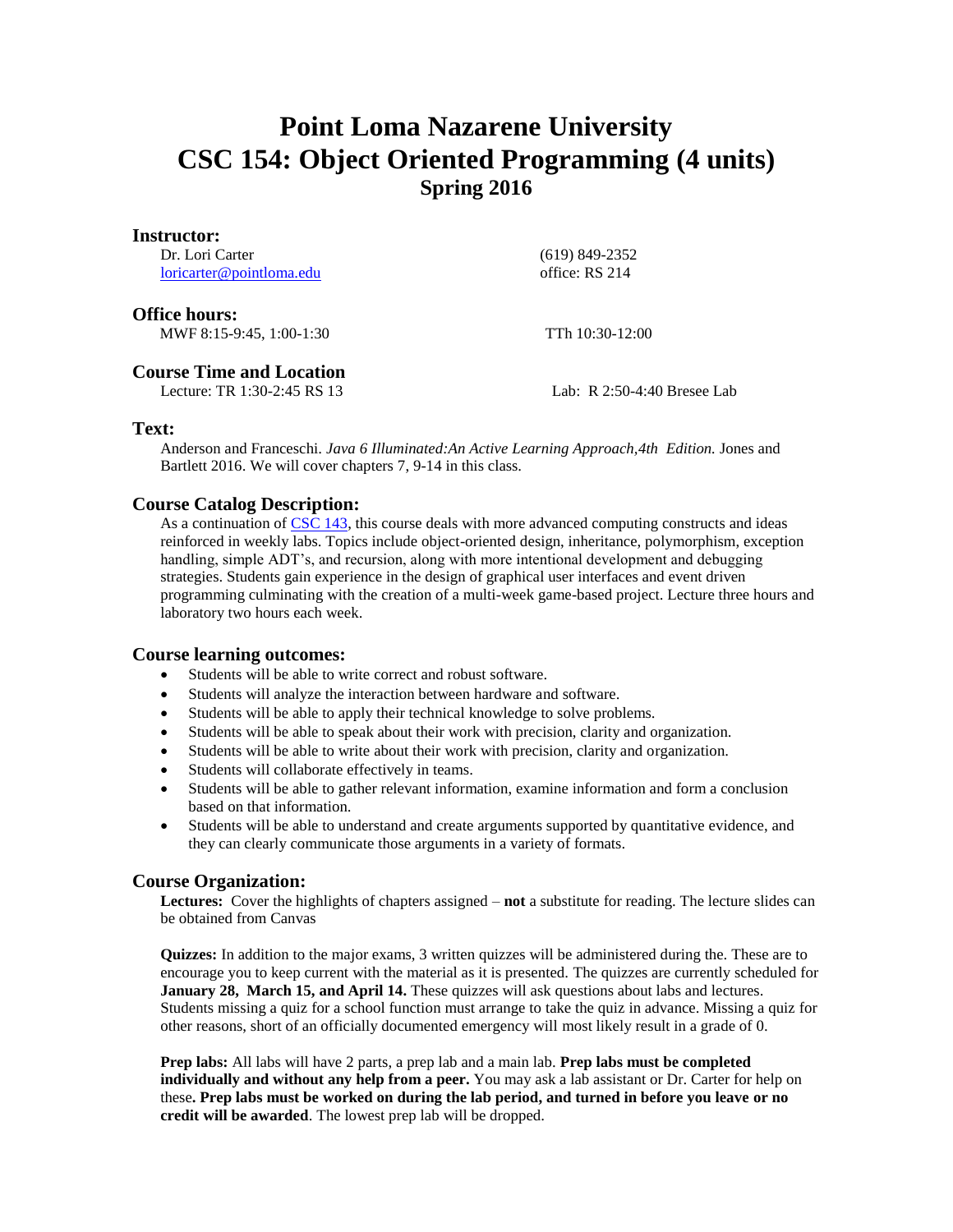**Main lab** assignments may be completed individually, or in a group of 2. If you complete a lab as a team, please turn in only 1 lab sheet and code copy with both names on the assignment. The privilege of working together on labs may be revoked at any time if it appears that it is not helping you learn the material. Grades for programming assignments will be based on correct compilation, correct execution, correct and adequate documentation, and form. Unless otherwise stated, labs are due within the **first 15 minutes** of the lab period following the one in which they were assigned. **On the day that a lab is due, you have 1 chance** to get it signed off by a lab assistant. The lab assistant will either sign it off as correct, or make notes regarding what works and what doesn't. **No late labs are accepted.** However, I will drop the lowest main lab grade and you may turn in any unfinished lab on time for partial credit. The exception to this policy is the programming project which is worth 2 labs. That one cannot be dropped.

**Midterm:** The midterm will cover lecture as well as lab material from chapters 7-11 of the book. The exam will be composed of a written portion and a practical programming portion. Students missing the midterm exam for a school function must arrange to take the exam in advance. Missing an exam for other reasons, short of an officially documented emergency will most likely result in a grade of 0. The midterm is currently scheduled for **February 16 (written) and 18 (programming)**.

**Final Exam:** The final exam will consist of a **written final given on Tuesday of the last week of classes**, with a take-home portion **due at 1:30 the Tuesday of finals week**, and a **programming exam** during the last lab period of the semester. The final exam date and time is set by the university at the beginning of the semester and may not be changed by the instructor. Only in the case that a student is required to take three exams during the same day of finals week is an instructor authorized to change the exam date and time for that particular student.

#### **Grading:**

| <b>Ouizzes</b> |      | 15%                                         |          |           | Midterm    | 20%      |      |
|----------------|------|---------------------------------------------|----------|-----------|------------|----------|------|
| Prep labs      |      | 10%                                         |          |           | Final Exam | 25%      |      |
| Main Labs      |      | 30%                                         |          |           |            |          |      |
|                |      |                                             |          |           |            |          |      |
|                |      | Final grades will be determined as follows: |          |           |            |          |      |
| 100-93%        | А    |                                             | 80-82.9% | В-        |            | 67-69.9% | $D+$ |
| 90-92.9%       | A-   |                                             | 77-79.9% | $C_{\pm}$ |            | 63-66.9% | D    |
| 87-89.9%       | $B+$ |                                             | 73-76.9% |           |            | 60-62.9% | D-   |

**70-72.9% C-**

#### **University Mission:**

83-86.9% B

Point Loma Nazarene University exists to provide higher education in a vital Christian community where minds are engaged and challenged, character is modeled and formed, and service becomes an expression of faith. Being of Wesleyan heritage, we aspire to be a learning community where grace is foundational, truth is pursued, and holiness is a way of life.

0-59.9% F

#### **Department Mission:**

The Mathematical, Information, and Computer Sciences department at Point Loma Nazarene University is committed to maintaining a curriculum that provides its students with the tools to be productive, the passion to continue learning, and Christian perspectives to provide a basis for making sound value judgments.

#### **Attendance:**

Attendance is expected at each class session. In the event of an absence you are responsible for the material covered in class and the assignments given that day. Regular and punctual attendance at all classes in which a student is registered is considered essential to optimum academic achievement. Therefore, regular attendance and participation in each course are minimal requirements to be met. There are no allowed or excused absences except as approved in writing by the Provost for specific students participating in certain university-sanctioned activities. Excused absences still count toward the 10%- 20% limits, but allow students to make up work, quizzes, or tests missed as a result of a universitysanctioned activity. Activities of a unique nature, such as labs or other activities identified clearly on the syllabus, cannot be made up except in rare instances when instructors have given advanced, written approval for doing so.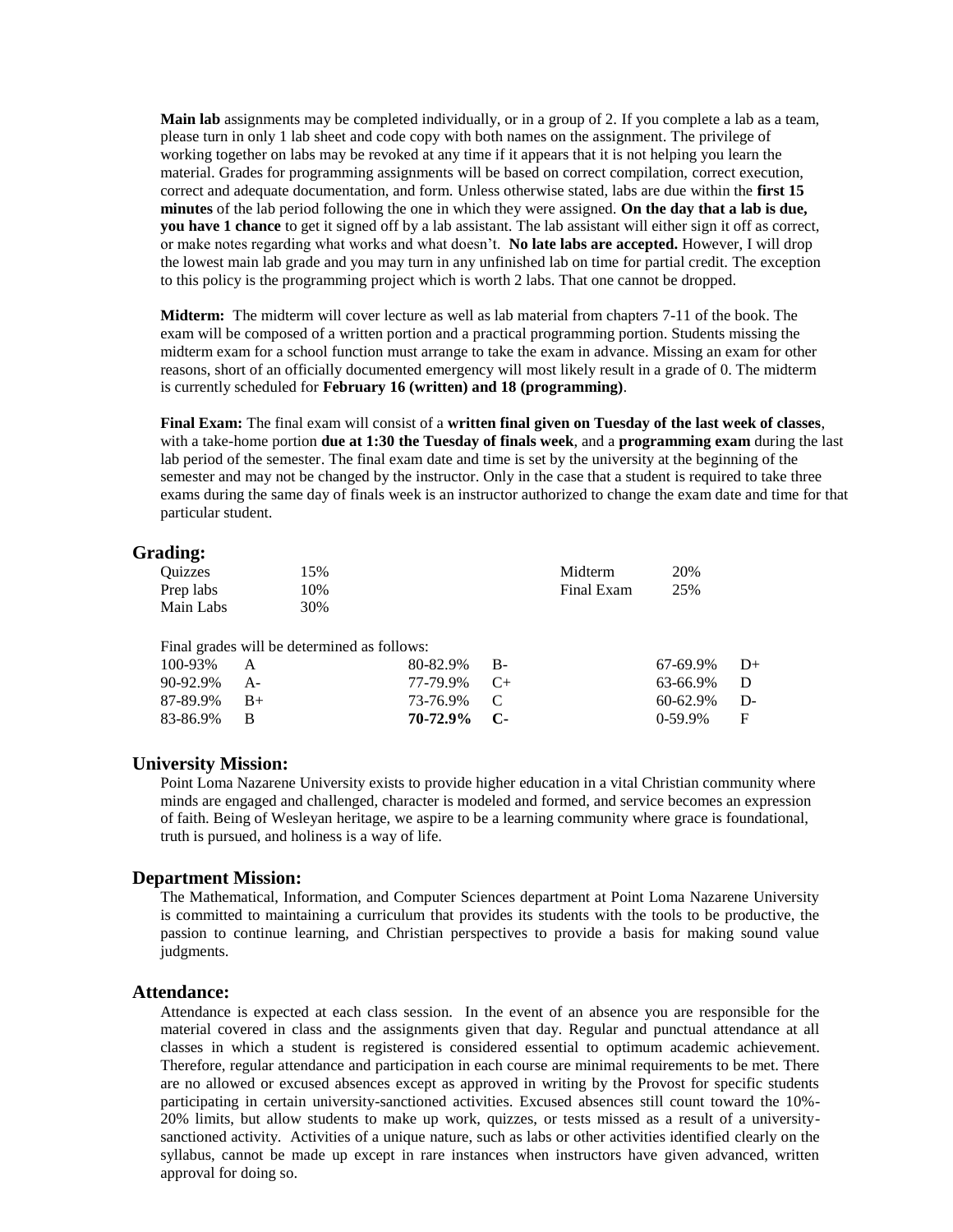Whenever the number of accumulated absences in a class, for any cause, exceeds ten (10) percent of the total number of class meetings, the faculty member should send an e-mail to the student and the Vice Provost for Academic Administration (VPAA) warning of attendance jeopardy. If more than twenty (20) percent of the total number of class meetings is reported as missed, the faculty member or VPAA may initiate the student's de-enrollment from the course without further advanced notice to the student. If the date of de-enrollment is past the last date to withdraw from a class, the student will be assigned a grade of W or WF consistent with university policy in the Grading section of the catalog. There are no refunds for courses where a de-enrollment was processed. For more details see the PLNU catalog:

[http://catalog.pointloma.edu/content.php?catoid=18&navoid=1278#Class\\_Attendance](http://catalog.pointloma.edu/content.php?catoid=18&navoid=1278#Class_Attendance)

#### **Class Enrollment:**

It is the student's responsibility to maintain his/her class schedule. Should the need arise to drop this course (personal emergencies, poor performance, etc.), the student has the responsibility to follow through (provided the drop date meets the stated calendar deadline established by the university), not the instructor. Simply ceasing to attend this course or failing to follow through to arrange for a change of registration (drop/add) may easily result in a grade of F on the official transcript.

#### **Academic Accommodations:**

While all students are expected to meet the minimum academic standards for completion of their courses as established by the instructors, students with special needs may require academic accommodations. At Point Loma Nazarene University, students requesting academic accommodations must file documentation with the Disability Resource Center (DRC), located in the Bond Academic Center. Students can also reach the Disability Resource Center by phone at 619-849-2486 or by e-mail at [DRC@pointloma.edu.](mailto:DRC@pointloma.edu) Once the student files documentation, the Disability Resource Center contacts the student's instructors and provides written recommendations for reasonable and appropriate accommodations to meet the individual needs of the student. This policy assists the university in its commitment to full compliance with Section 504 of the Rehabilitation Act of 1973, the Americans with Disabilities (ADA) Act of 1990, and ADA Amendments Act of 2008, all of which prohibit discrimination against students with special needs and guarantees all qualified students equal access to the benefits of PLNU programs and activities. For more details see the PLNU catalog:

http://catalog.pointloma.edu/content.php?catoid=18&navoid=1278#Academic\_Accommodations

Students with learning disabilities who may need accommodations should discuss options with the instructor during the first two weeks of class.

#### **Academic Honesty**

The Point Loma Nazarene University community holds the highest standards of honesty and integrity in all aspects of university life. Any violation of the university's commitment is a serious affront to the very nature of Point Loma's mission and purpose. Violations of academic honesty include cheating, plagiarism, falsification, aiding academic dishonesty, and malicious interference. The details of PLNU's meaning of each of these words can be found in the PLNU catalog at:

[http://catalog.pointloma.edu/content.php?catoid=18&navoid=1278#Academic\\_Honesty](http://catalog.pointloma.edu/content.php?catoid=18&navoid=1278#Academic_Honesty)

A student remains responsible for the academic honesty of work submitted in PLNU courses and the consequences of academic dishonesty beyond receipt of the final grade in the class and beyond the awarding of the diploma. Ignorance of these catalog policies will not be considered a valid excuse or defense. Students may not withdraw from a course as a response to a consequence.

A student who is caught cheating on any item of work will receive a zero on that item and may receive an "F" for the semester. See the PLNU Catalog for a further explanation of the PLNU procedures for academic dishonesty [\(http://catalog.pointloma.edu/content.php?catoid=18&navoid=1278#Academic\\_Honesty\)](http://catalog.pointloma.edu/content.php?catoid=18&navoid=1278#Academic_Honesty).

#### **Copyright Protected Materials:**

Point Loma Nazarene University, as a non-profit educational institution, is entitled by law to use materials protected by the US Copyright Act for classroom education. Any use of those materials outside the class may violate the law.